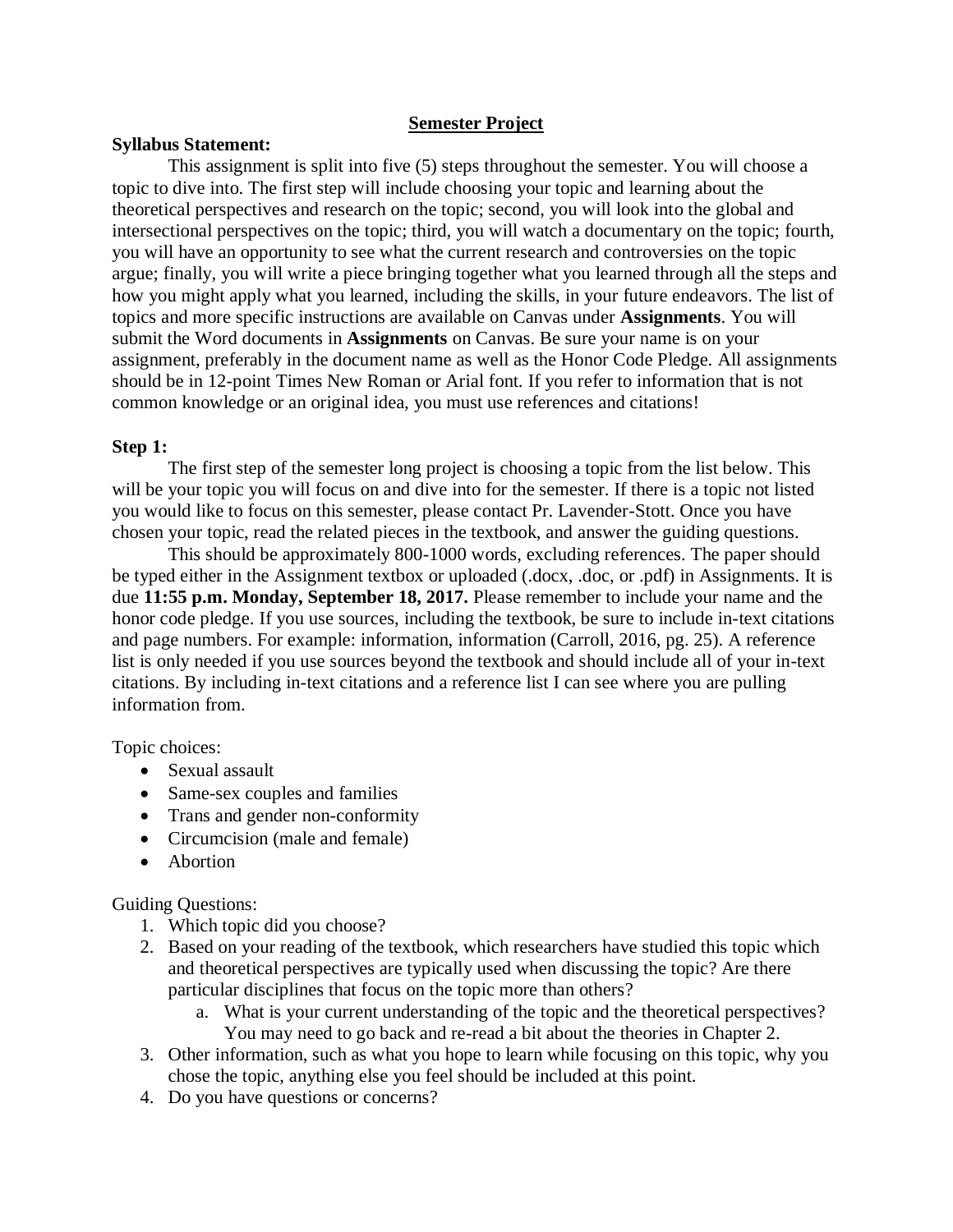#### **Step 2 (~1000-1200 words):**

The second step of the semester long project focuses on the global and intersectional perspectives of your topic. Using what is discussed in your textbook and additional information you find through the library, you will write a short report about how different cultures view the topic you chose. Some cultures you can look into include African (e.g., Kenyan, Egyptian, South African); Asian (e.g. Korean, Chinese); Caribbean (e.g., Jamaican, West Indies); Central American (e.g. Guatemalan, Belizian); Eastern European (e.g., Polish, Russian); Middle Eastern (e.g. Iraqi, Iranian, Israeli); South American (e.g., Chilean, Venezuelan, Ecuadorian); or Western European (e.g., French, German). You should also think about how within the United States (or the culture you most closely align with) the lived experience may be similar or different based on class, sex, gender, race, ethnicity, or religion. There are some guiding questions below, though they are not exhaustive and do not each have to be answered.

This paper should be approximately 1000-1200 words, excluding references. The paper should be typed either in the Assignment textbox or uploaded (.docx, .doc, or .pdf) in Assignments. It is due **11:55 p.m. Monday, October 2, 2017.** Please remember to include your name and the honor code pledge. If you use sources, including the textbook, be sure to include in-text citations and page numbers. For example: information, information (Carroll, 2016, pg. 25). A reference list is only needed if you use sources beyond the textbook and should include all of your in-text citations. By including in-text citations and a reference list I can see where you are pulling information.

Guiding Questions:

- 1. How might intersecting identities of sexuality, gender, race, class, and/or religion influence one's lived experience within the topic you chose?
- 2. What laws or cultural practices influence the topic you chose? How does a culture outside the one you most closely align view the topic? How is it similar or different?
- 3. What might be internal (to the self) or external (i.e. societal) influences of the lived experience within the topic you chose?
- 4. What other perspectives are there around this topic? Is it a controversial topic within your culture? What may influence the controversy?

## **Step 3:**

This should be approximately 800-1000 words, excluding references. The paper should be typed either in the Assignment textbox or uploaded (.docx, .doc, or .pdf) in Assignments. It is due **11:55 p.m. Monday, October 16, 2017.** Please remember to include your name and the honor code pledge. Be sure to include in-text citations of any resources used, including the textbook and the provided resources. For example: information, information (Carroll, 2016, pg. 25). A reference list is only needed if you use sources beyond the textbook and should include all of your in-text citations. By including in-text citations and a reference list I can see where you are pulling information from.

- 1.) Watch one of the documentaries from the list below. They are available in various formats. Some are available in the Virginia Tech Library, Netflix (streaming or DVD), iTunes, Amazon, or other services.
	- a. The options for each topic are below: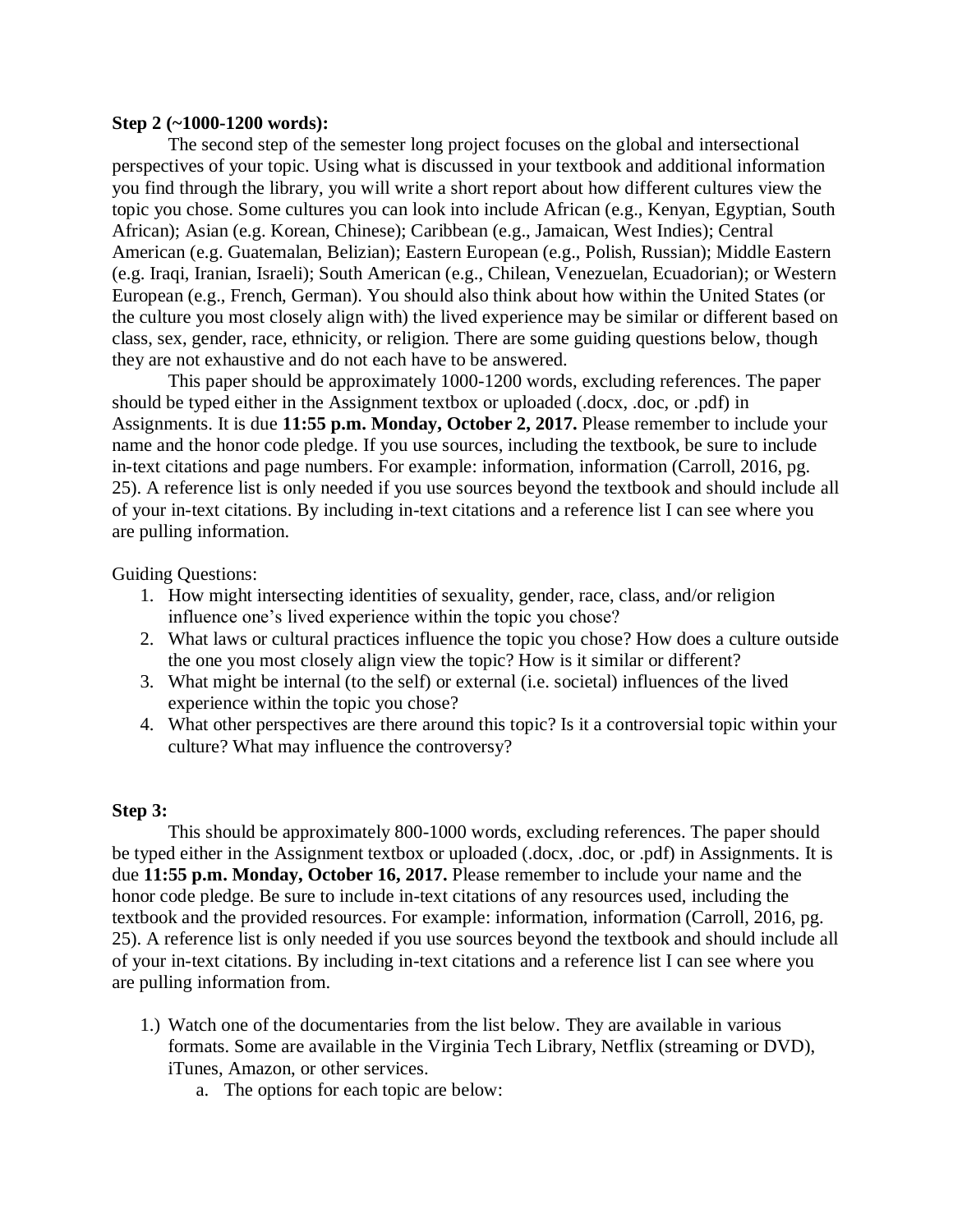- i. Trans and Gender Non-Conforming
	- 1. Gender Revolution: A Journey with Katie Couric and National Geographic
	- 2. The Trans List (directed by Timothy Greenfield-Sanders)
	- 3. Growing up Coy (directed by Eric Juhola)
- ii. Same-Sex Marriage (Some focus on the fight for same-sex marriage within the United States. They were filmed prior to the Supreme Court ruling, Obergefell v. Hodges in 2015. The last option focuses on children with same-sex parents who live in the Oceanic region.)
	- 1. The Case Against 8 (directed by Ben Cotner and Ryan White)
	- 2. Bridegroom (directed by Linda Bloodworth-Thomason)
	- 3. The New Black (directed by Yoruba Richen)
	- 4. Edie & Thea: A Very Long Engagement (directed by Susan Muska and Greta Olafsdottir)
	- 5. Gayby Baby (directed by Maya Newell)
- iii. Sexual Assault (Here's the thing. Any discussion about sexual assault and rape is going to be sensitive, and as you will learn, rape on college campuses is an even more delicate topic. I've done my best to avoid anything too graphic, but be aware that I will be asking you to talk about sexual violence and rape culture. I'm also asking you to be respectful of various opinions. The video we will be watching is emotional. Take care of yourself. Resources that are available to you are below.)
	- 1. Watch the documentary, The Hunting Ground [\(http://www.thehuntinggroundfilm.com\)](http://www.thehuntinggroundfilm.com/). It is approximately 2 hours. This documentary is available in different formats. CNN has aired it, iTunes has it, Amazon has it, and the Virginia Tech library has it. It has been available on Netflix to stream at different points and is available through their DVD service. The documentary discusses many different institutions across the United States. Virginia Tech is not one of the schools discussed. That does not mean that these things do not happen here. Campus sexual assault and the rape culture is a perpetuating issue among many different higher education institutions across the nation. We are potentially one event away from being one of these schools.
- iv. Abortion (It is difficult to put things in a strictly "right" or "wrong" camp with absolutely no moral gray area. This topic is difficult for people. It is sensitive. I have done my best to avoid anything graphic, but I am also asking you to be respectful of various opinions.)
	- 1. Trapped (2016, directed by Dawn Porter)
	- 2. Abortion: Stories Women Tell (2016, directed by Tracy Droz Tragos)
	- 3. These three videos below, which are a bit older:
		- a. Abortion Diaries [\(https://vimeo.com/3195236\)](https://vimeo.com/3195236)
		- b. Motherhood by Choice, not Chance [\(https://vimeo.com/25001005\)](https://vimeo.com/25001005)
		- c. When Abortion was Illegal (directed by Dorothy Fadiman,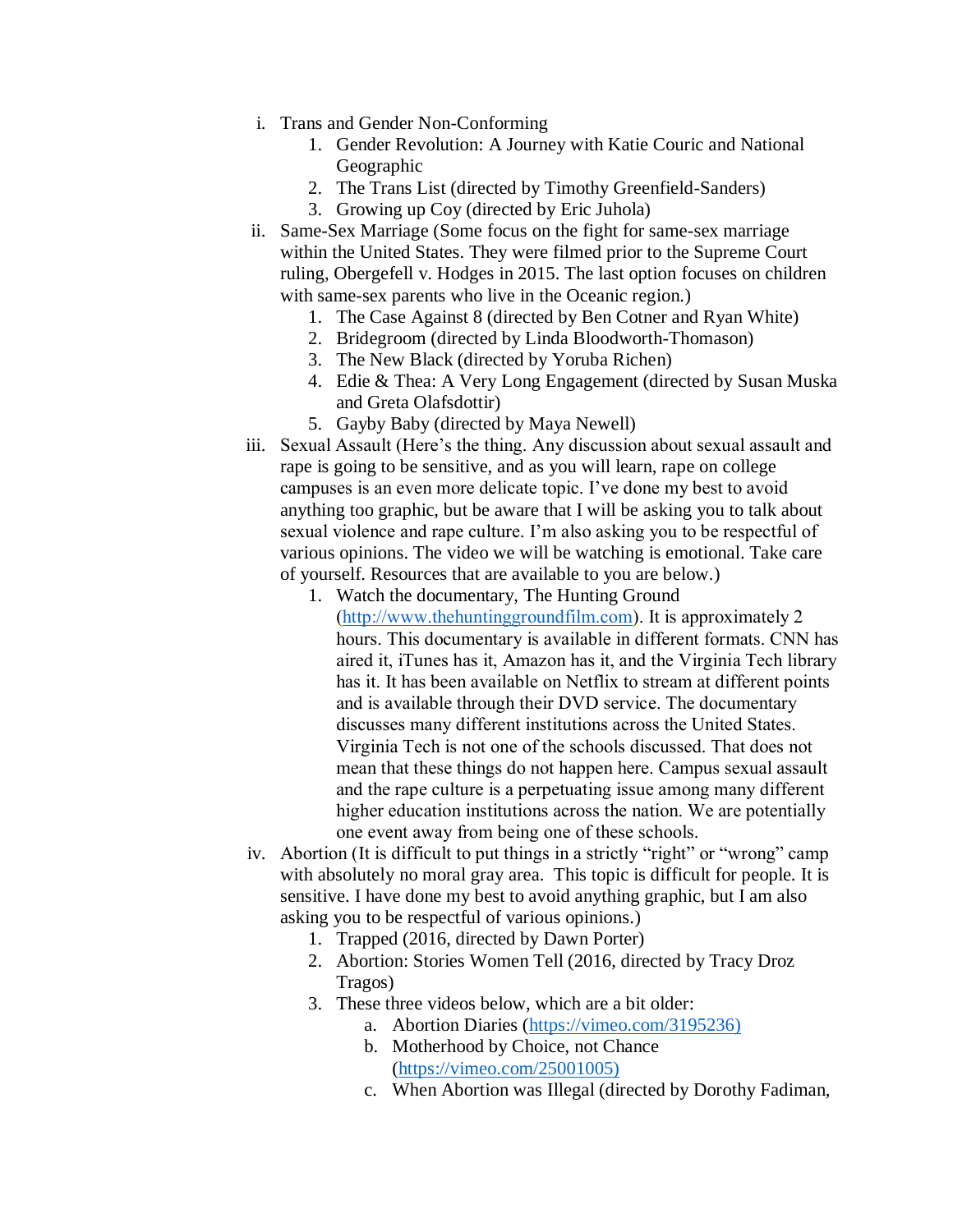1992)

- v. Circumcision
	- 1. Whose Body, Whose Rights? Circumcision Ethics
		- a. Part 1
			- [\(https://www.youtube.com/watch?v=W0kr6BiVZMM\)](https://www.youtube.com/watch?v=W0kr6BiVZMM)
		- b. Part 2 [\(https://www.youtube.com/watch?v=qSAjpzpF6qM\)](https://www.youtube.com/watch?v=qSAjpzpF6qM)
	- 2. The Cutting Tradition [\(https://www.youtube.com/watch?v=pUpToERm0q0\)](https://www.youtube.com/watch?v=pUpToERm0q0)
	- 3. (Optional) The Cut documentary [\(https://www.youtube.com/watch?v=rMCQk-TBHPA\)](https://www.youtube.com/watch?v=rMCQk-TBHPA)
- b. Write a synopsis of the documentary you watched. Be sure you are clear with which one you watched.
- 2.) After watching the documentary, read some of the resources below. You can also look into other resources that you find or something mentioned in the documentary. It can be finding more information on some of the statistics mentioned; looking into something a bit deeper that sparked an interest for you or something you want to know more about from the documentary.
	- a. Some other resources for you (these are starting points and not exhaustive):
		- i. Trans and Gender Non-Conforming
			- 1. GLAAD Trans Resources [\(https://www.glaad.org/transgender/resources\)](https://www.glaad.org/transgender/resources)
			- 2. Trans Student Educational Resources [\(http://www.transstudent.org/sites\)](http://www.transstudent.org/sites)
			- 3. The Trevor Project [\(http://www.thetrevorproject.org/pages/trans](http://www.thetrevorproject.org/pages/trans-gender-identity)[gender-identity\)](http://www.thetrevorproject.org/pages/trans-gender-identity)
			- 4. GLSEN [\(https://www.glsen.org/article/trans-and-gender](https://www.glsen.org/article/trans-and-gender-nonconforming-student-resources)[nonconforming-student-resources\)](https://www.glsen.org/article/trans-and-gender-nonconforming-student-resources)
		- ii. Same-Sex Marriage
			- 1. Williams Institute [\(https://williamsinstitute.law.ucla.edu\)](https://williamsinstitute.law.ucla.edu/)
			- 2. AAMFT Same-Sex Parents and Their Children [\(http://www.aamft.org/imis15/aamft/content/consumer\\_updates/sa](http://www.aamft.org/imis15/aamft/content/consumer_updates/same-sex_parents_and_their_children.aspx) me-sex parents and their children.aspx)
			- 3. Gottman Institute and Same-Sex Couples [\(https://www.gottman.com/about/research/same-sex-couples/\)](https://www.gottman.com/about/research/same-sex-couples/)
			- 4. COLAGE [\(https://www.colage.org\)](https://www.colage.org/)
			- 5. PFLAG [\(https://www.pflag.org\)](https://www.pflag.org/)
			- 6. SAGE [\(https://www.sageusa.org\)](https://www.sageusa.org/)
		- iii. Sexual Assault
			- 1. Clery Act: [http://clerycenter.org](http://clerycenter.org/)
			- 2. SurvJustice: Increasing the Prospect of Justice for Survivors- [http://survjustice.org](http://survjustice.org/)
			- 3. One in Four: [http://www.oneinfourusa.org](http://www.oneinfourusa.org/)
			- 4. One Less at UVA: <https://atuva.student.virginia.edu/organization/oneless>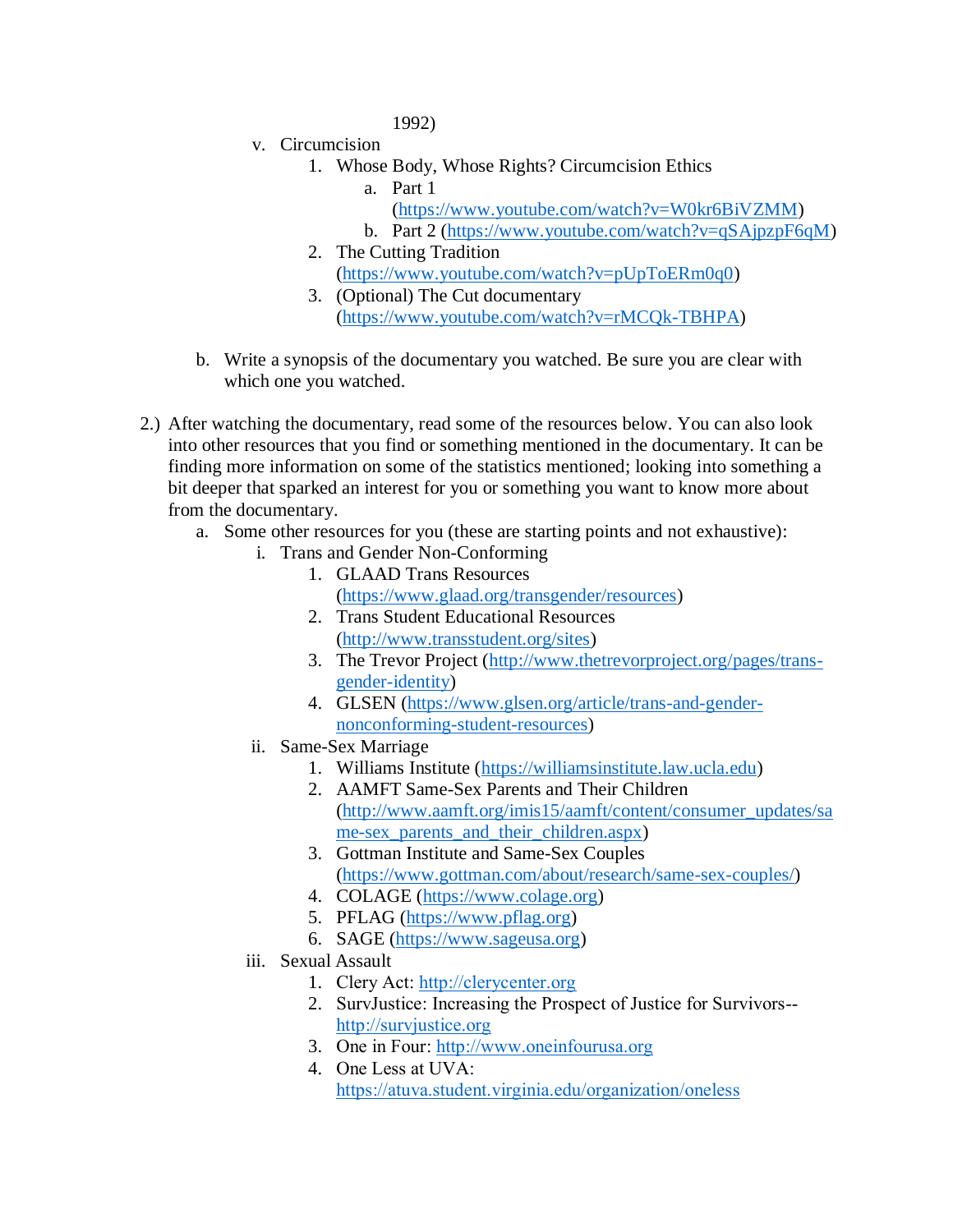- 5. End Rape on Campus: [http://endrapeoncampus.org](http://endrapeoncampus.org/)
- 6. RAINN (Rape, Abuse & Incest National Network): <https://www.rainn.org/statistics/campus-sexual-violence>
- 7. The Victim Letter from the Brock Turner case: https://www.buzzfeed.com/katiejmbaker/heres-the-powerful-letterthe-stanford-victimread-to-herra?utm\_term=.ulY93v3Ogo#.odZWM4MxO2
- iv. Abortion
	- 1. Guttmacher Institute
	- 2. Center for Reproductive Rights
	- 3. 1 in 3 Campaign
	- 4. Pew Research Center
	- 5. International Women's Health Coalition
	- 6. Planned Parenthood
	- 7. Medical information [\(http://www.pamf.org/teen/sex/pregnancy/abortion.html\)](http://www.pamf.org/teen/sex/pregnancy/abortion.html)
- v. Circumcision
	- 1. World Health Organization
	- 2. womenshealth.gov
	- 3. <http://jordanlite.typepad.com/files/self-fgm-1.pdf>
	- 4. [https://www.theguardian.com/lifeandstyle/2007/feb/03/familyandr](https://www.theguardian.com/lifeandstyle/2007/feb/03/familyandrelationships.family) [elationships.family](https://www.theguardian.com/lifeandstyle/2007/feb/03/familyandrelationships.family)
- 3.) Along with the synopsis of the documentary, write a few things you learned or discovered within at least one of the resources you looked into. Also, write a response on what you found, your thoughts, your reactions, etc. What did you learn? Did your feelings about the topic change? How did the documentary or resources add to or challenge what you learned from your textbook on the topic?

You will be graded on:

- Name and honor code pledge (1 point)
- In-text citations and references (1 point)
- Synopsis of the documentary (5 points)
- Discussion of resources (5 points)
- Reflection on what changed for you after seeing the documentary and reading additional resources. A response on what you found, your thoughts, your reactions, etc. A discussion about if and how your knowledge and feelings about the topic changed. (8 points).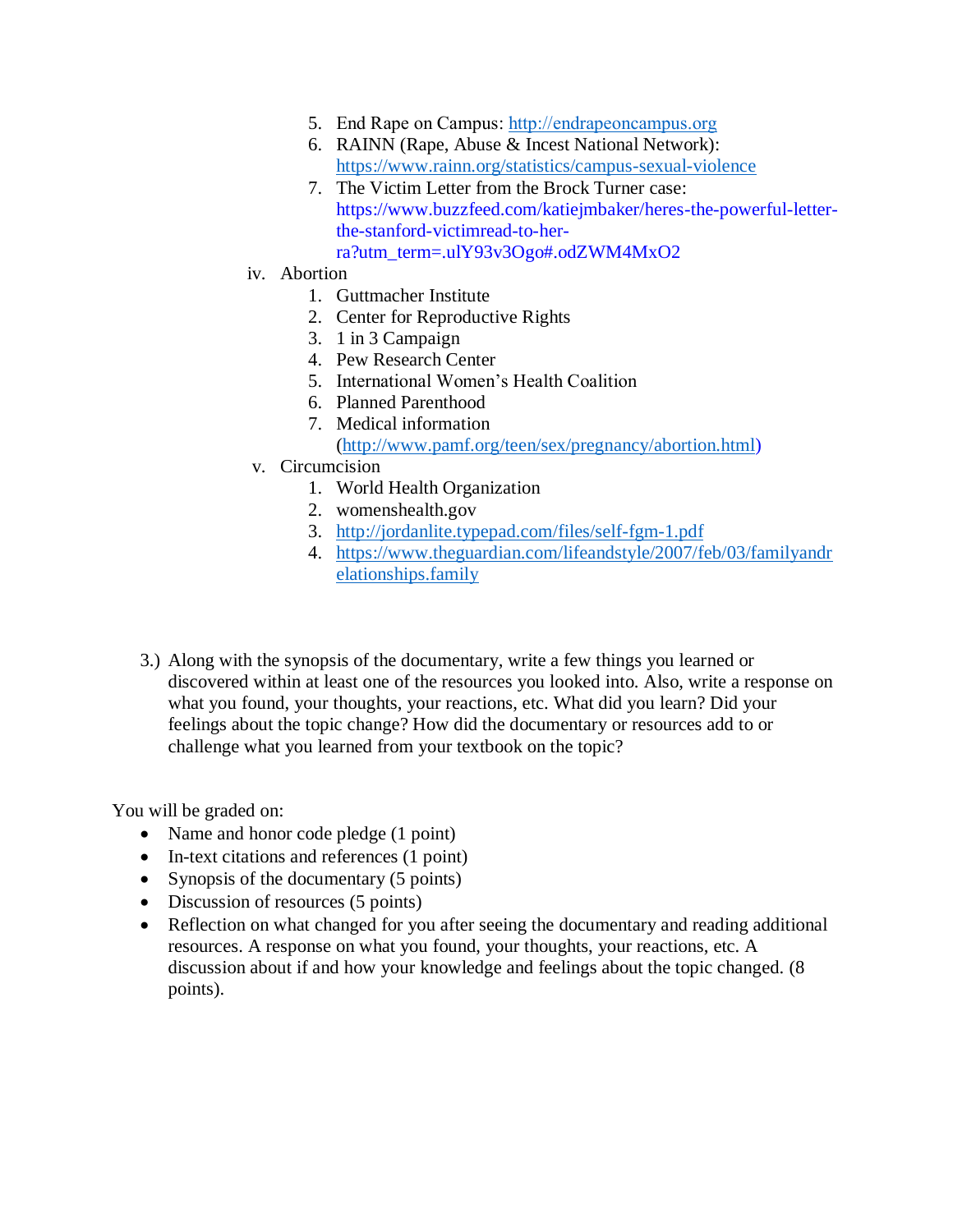# **Step 4:**

In this step of the project, you will have an opportunity to read current academic literature on your topic. Each topic has multiple articles to choose from. You should read two (2). Please note that the provided articles are not the sole scholarly, peer-reviewed articles available, just the ones for the project for this semester. Read the articles carefully before answering the prompts. The articles can be found in the Files and the list of articles to choose from by topic is in the instructions document.

This paper should be approximately 1200 words, excluding references. The paper should be typed either in the Assignment textbox or uploaded (.docx, .doc, or .pdf) in Assignments. It is due **11:55 p.m. Monday, October 30, 2017.** Please remember to include your name and the honor code pledge. Be sure to include in-text citations of any resources used, including the textbook and the provided resources. For example: information, information (Carroll, 2016, pg. 25). A reference list is only needed if you use sources beyond the textbook and should include all of your in-text citations. By including in-text citations and a reference list I can see where you are pulling information from.

- 1.) Understanding the literature. Who were the authors of the papers you read and which institutions or organizations are they at? How was the study conducted—who were the participants and what did the participants do? Or were the articles focused on the literature? What were the conclusions of the papers?
- 2.) Comparing the papers. Discuss the stances of each article. Critically and accurately summarize both viewpoints. Do they agree or disagree? Did the articles discuss any controversies within the topic? If the articles disagree, are there common ideas within the articles?
- 3.) Your stance. After reading the articles, what questions do you still have around the topic? What limitations to the research did you notice within the papers provided? Discuss your stance on the controversy presented in the papers and how you arrived at that opinion, including the influence of materials from this step and the previous steps of this project (it is a great time to practice your citation skills!). Do your lived experiences, identities, and/or standpoint influence your stance?
	- a. Optional: If you were a scholarly researcher of this topic, how would you conduct the study or research to answer remaining questions?

## Abortion articles:

- Solodnikov, V. V. (2010). Abortion: Legal regulation and Russians' public opinion. *Sociological Research, 49,* 74-96. doi:10.2753/SOR1061-0154490505
- Kumar, A., Hessini, L., & Mitchell, E. M. H. (2009). Conceptualising abortion stigma. *Culture, Health, & Sexuality, 11,* 625-639. doi:10.1080/13691050902842741
- Major, B., Appelbaum, M., Beckman, L., Dutton, M. A., Russo, N. F., & West, C. (2009). Abortion and mental health: Evaluating the evidence. *American Psychologist, 64*, 863- 890. doi:10.1037/a0017497
- Oduro, G. Y., & Otsin, M. N. A. (2014). "Abortion—it is my own body": Women's narratives about influences on their abortion decisions in Ghana. *Health Care for Women International, 35,* 918-936. doi:10.1080/07399332.2014.914941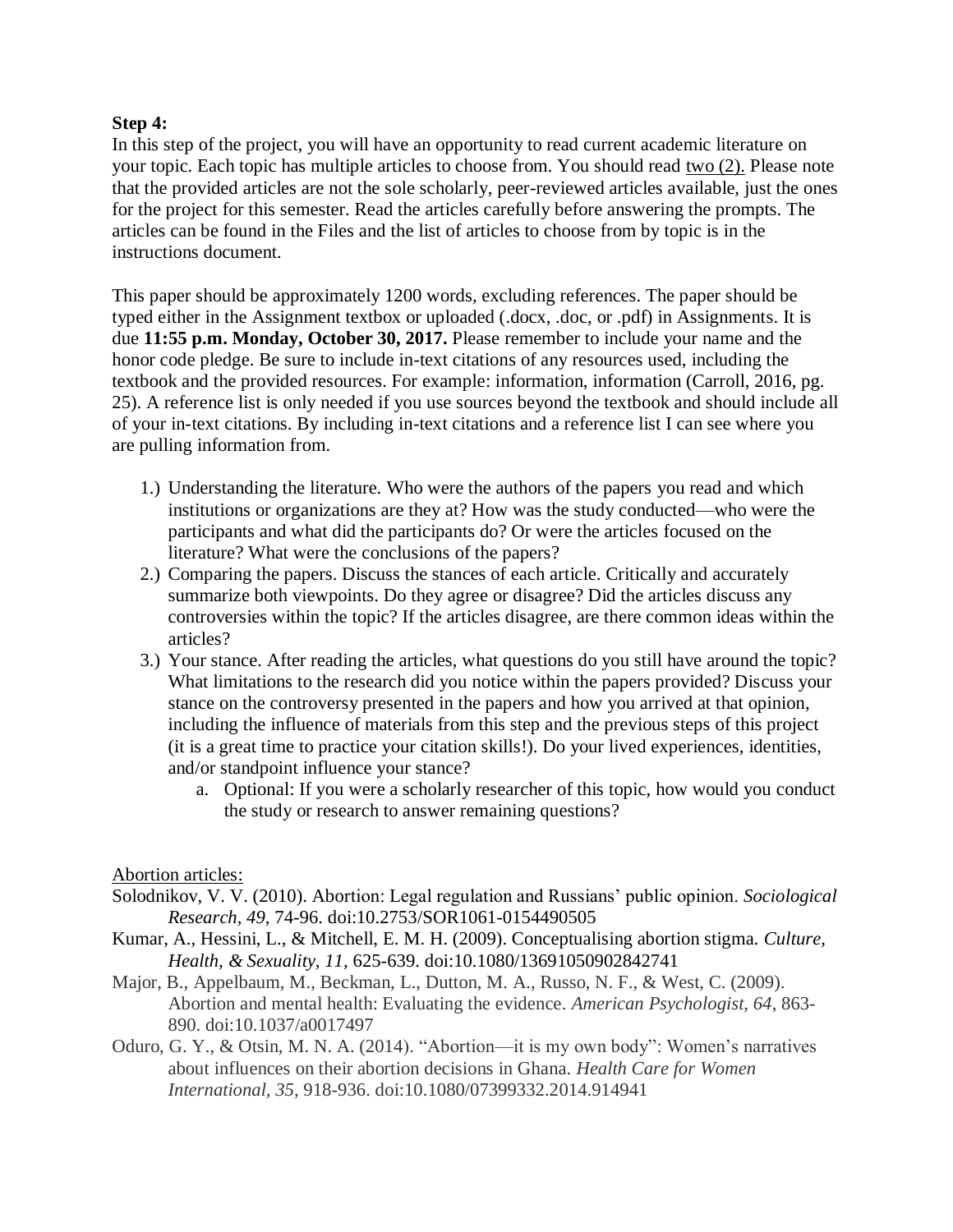- Hanschmidt, F., Linde, K., Hilbert, A., Riedel-Heller, S. G., & Kersting, A. (2016). Abortion stigma: A systematic review. *Perspectives on Sexual and Reproductive Health, 48,* 169- 177. doi:10.1363/48e8516
- Gelman, A., Rosenfeld, E. A., Nikolajski, C., Freedman, L. R., Steinberg, J. R., & Borrero, S. (2016). Abortion stigma among low-income women obtaining abortions in Western Pennsylvania: A qualitative assessment. *Perspectives on Sexual and Reproductive Health, 49,* 29-36.
- Steinberg, J. R. (2011). Later abortions and mental health: Psychological experiences of women having later abortions—A critical review of research. *Women's Health Issues, 21,* S44- S48. doi:10.1016/j.whi.2011.02.002
- Cockrill, K., & Weitz, T. A. (2010). Abortion patients' perceptions of abortion regulation. *Women's Health Issues, 20,* 12-19. doi:10.1016/j.whi.2009.08.005
- Optional Extra--Gray, S., & Holden, A. (2014). Abortion. *Georegetown Journal of Gender and the Law, 15,* 3-36.

Circumcision articles:

- Abdelshahid, A., & Campbell, C. (2015). "Should I circumcise my daughter?" Exploring diversity and ambivalence in Egyptian parents social representations of female circumcision. *Journal of Community & Applied Social Psychology, 25,* 49-65. doi:10.1002/casp.2195
- Benatar, M., & Benatar, D. (2003). Between prophylaxis and child abuse: The ethics of neonatal male circumcision. *The American Journal of Bioethics, 3,* 35-48.
- Jacobs, A. J., & Arora, K. S. (2015). Ritual male infant circumcision and human rights. *The American Journal of Bioethics, 15,* 30-39. doi:10.1080/15265161.2014.990162
- Lien, I. L. (2017). The perspectives of Gambian men on the sexuality of cut and uncut women. *Sexualities, 20,* 521-534. doi:10.1177/1363460716675142
- Mavundla, T. R., Netswera, F. G., Bottoman, B., & Toth, F. (2009). Rationalization of indigenous male circumcision as a sacred religious custom: Health beliefs of Xhosa men in South Africa. *Journal of Transcultural Nursing, 20,* 395-404. doi:10.1177/1043659609340801
- Rasheed, S. M., Abd-Ellah, A. H., & Yousef, F. M. (2011). Female genital mutilation in Upper Egypt in the new millennium. *International Journal of Gynecology and Obstetrics, 114,*  47-50.
- Solomon, L. M., & Noll, R. C. (2007). Male versus female genital alteration: Differences in legal, medical, and socioethical responses. *Gender Medicine, 4,* 89-96*.*
- Wade, L. (2012). Learning from "female genital mutiliation": Lessons from 30 years of academic discourse. *Ethnicities, 12,* 26-50. doi:10.1177/1468796811419603
- Optional Extra —Shweder, R. A. (2002). "What about female genital mutilation?" and why understanding culture matters in the first place. In R. Shweder, M. Minow, & H. Markus (Eds.), *Engaging cultural differences: The multicultural challenge in liberal democracies.* New York: Russell Sage Foundation.

Same-sex couples and families articles:

Bos, H. M. W., Kuyper, L., & Gartrell, N. K. (2017). A population-based comparison of female and male same-sex parent and different-sex parent households. *Family Process.* Advance online publication. doi:10.1111/famp.12278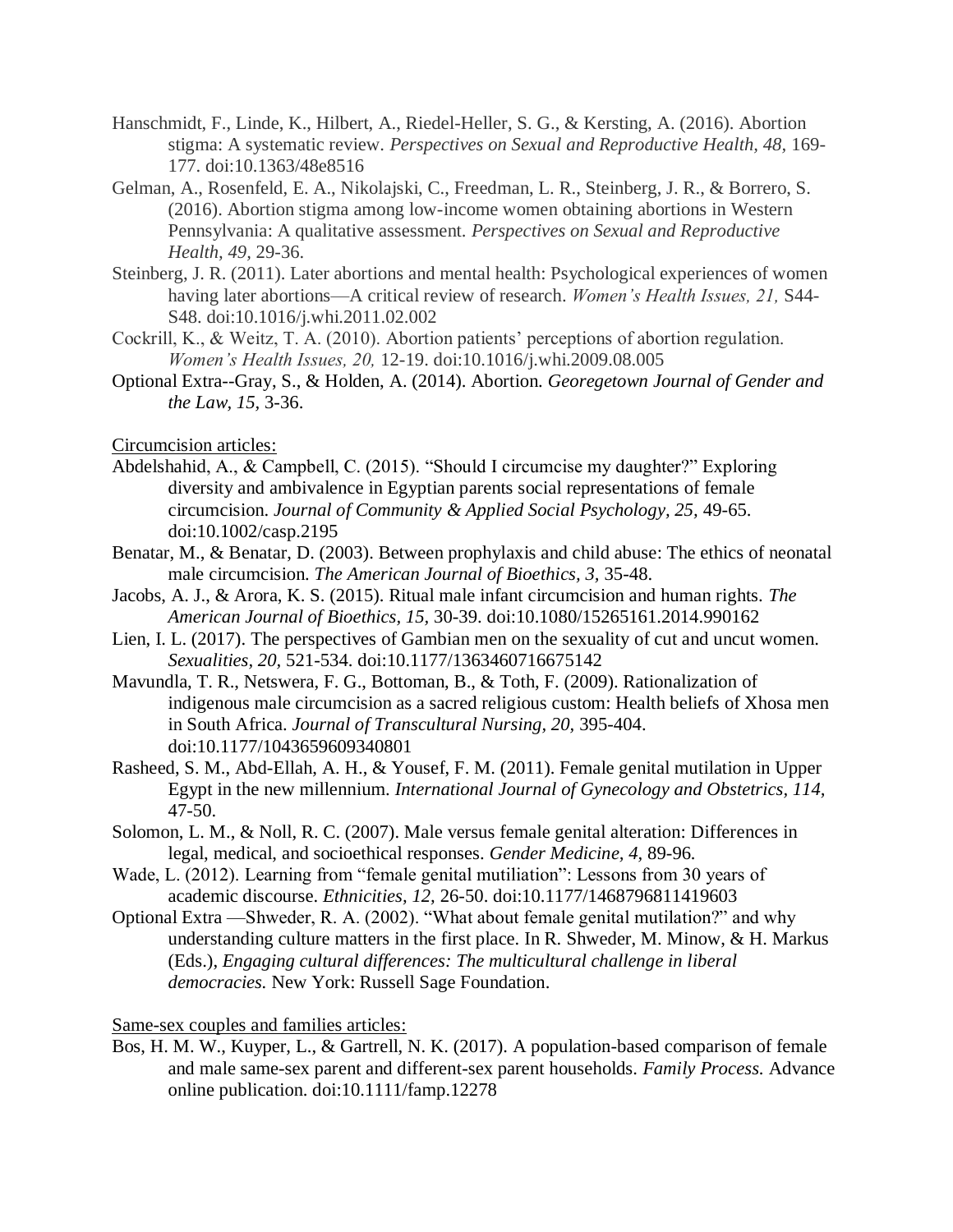- Becker, A. B., & Todd, M. E. (2013). A new American family? Public opinion toward family status and perceptions of the challenges faced by children of same-sex parents. *Journal of GLBT Family Studies, 9,* 425-488. doi:10.1080/1550428X.2013.822841
- Moore, M. R., & Stambolis-Ruhstorfer, M. (2013). LGBT sexuality and families at the start of the twenty-first century. *Annual Review of Sociology, 39,* 491-507. doi:10.1146/annurevsoc-071312-145643
- Potter, D. (2012). Same-sex parent families and children's academic achievement. *Journal of Marriage and Family, 74,* 556-571. doi:10.1111/j.1741-3737.2012.00966.x
- Potter, D., & Potter, E. C. (2016). Psychosocial well-being in children of same-sex parents: A longitudinal analysis of familial transitions. *Journal of Family Issues*. Advance online publication. doi:10.1177/0192513X16646338

Sexual assault articles:

- Austin, M. J., M., Dardis, C. M., Wilson, M. S., Gidycz, C. A., & Berkowitz, A. D. (2015). Predictors of sexual assault-specific prosocial bystander behavior and intentions. *Violence Against Women, 22,* 90-111. doi:10.1177/1077801215597790
- Bordere, T. (2017). Disenfranchisement and ambiguity in the face of loss: The suffocated grief of sexual assault survivors. *Family Relations, 66,* 29-45. doi:10.1111/fare.12231
- Casey, E. A., Master, N. T., Hoppe, M. J., Morrison, D. M., & Wells, E. A. (2016). Predicting sexual assault perpetration among heterosexually active young men. *Violence Against Women, 23,* 3-27. doi:10.1177/1077801216634467
- Hipp, T. N., Bellis, A. L., Goodnight, B. L., Brennan, C. L., Swartout, K. M., & Cook, S. L. (2017). Justifying sexual assault: Anonymous perpetrators speak out online. *Psychology of Violence, 7,* 82-90. doi:10.1037/a0039998
- Hust, S. J. T., Rodgers, K. B., & Bayly, B. (2017). Scripting sexual consent: Internalized traditional sexual scripts and sexual consent expectancies among college student. *Family Relations, 66,* 197-210. doi:10.1111/fare.12230
- Jozkowski, K. N., Wiersma-Mosley, J. D. (2017). The Greek system: How gender inequality and class privilege perpetuate rape culture. *Family Relations, 66,* 89-103. doi:10.1111/fare.12229
- Rossetto, K. R., & Tollison, A. C. (2017). Feminist agency, sexual scripts, and sexual violence: Developing a model for postgendered family communication. *Family Relations, 66,* 61- 74. doi:10.1111/fare.12232
- Spencer, C., Mallory, A., Toews, M., Stith, S., & Wood, L. (2017). Why sexual assault survivors do not report to universities: A feminist analysis. *Family Relations, 66,* 166-179. doi:10.1111/fare.12241
- Yung, C. R. (2015). Concealing campus sexual assault: An empirical examination. *Psychology, Public Policy, and Law, 21,* 1-9. doi:10.1037/law0000037
- Weiser, D. A. (2017). Confronting myths about sexual assault: A feminist analysis of the false report literature. *Family Relations, 66,* 46-60. doi:10.1111/fare.12235
- Worthen, M. G. F., & Wallace, S. A. (2017). Intersectionality and perceptions about sexual assault education and reporting on college campuses. *Family Relations, 66,* 180-196. doi:10.1111/fare.12240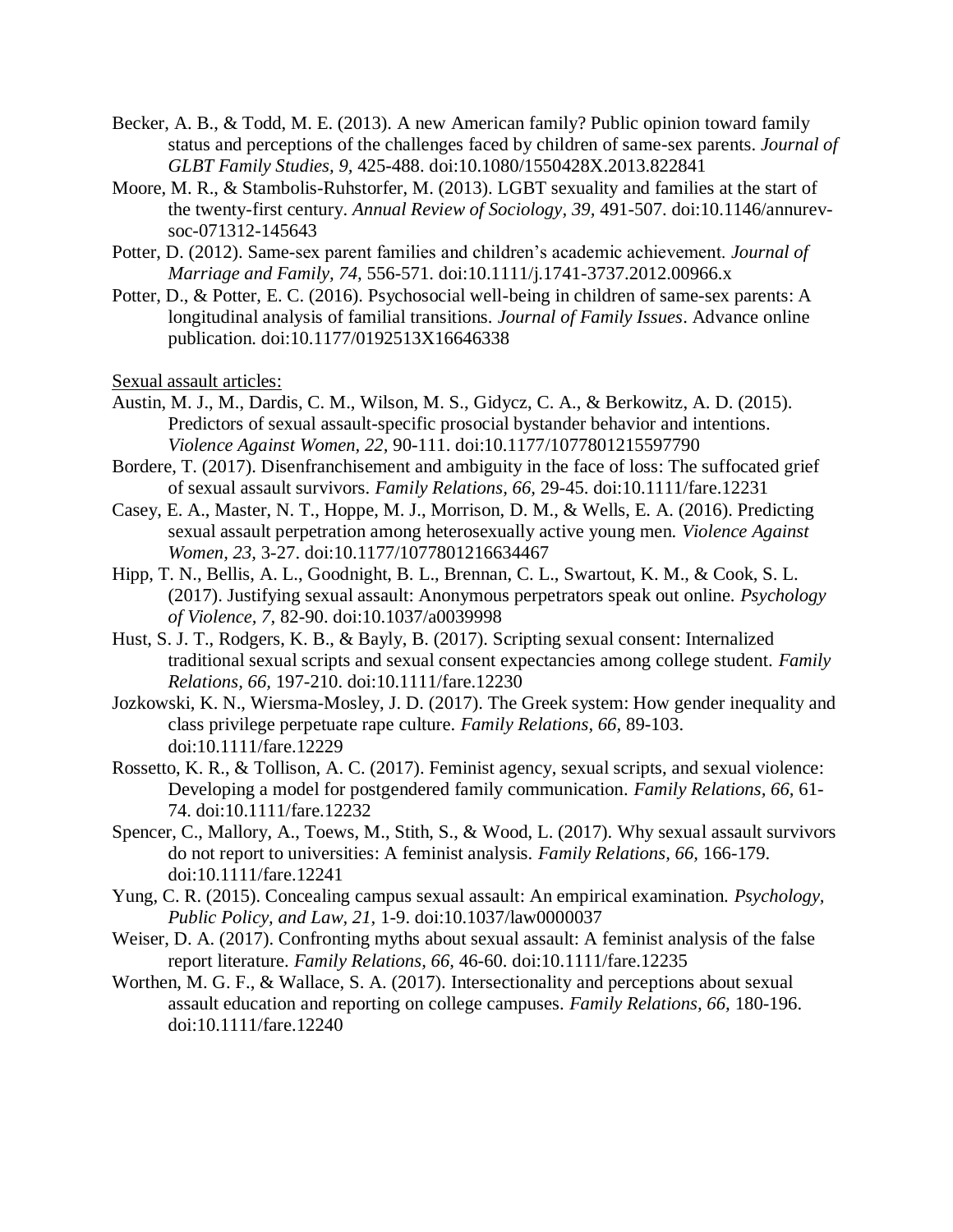Trans & gender non-conforming articles:

- de Jong, D. (2015). "He wears pink leggings almost every day, and a pink sweatshirt..." How school social workers understand and respond to gender variance. *Child and Adolescent Social Work, 32,* 247-255. doi:10.1007/s10560-014-0355-3
- Kuvalanka, K. A., Weiner, J. L., & Mahan, D. (2014). Child, family, and community transformations: Findings from interviews with mothers of transgender girls. *Journal of GLBT Family Studies, 10,* 354-379. doi:10.1080/1550428X.2013.834529
- Kuvalanka, K. A., Weiner, J. L., Munroe, C., Goldberg, A. E., & Gardner, M. (2017). Trans and gender-nonconforming children and their caregivers: Gender presentations, peer relations, and well-being at baseline. *Journal of Family Psychology.* Advance online publication. doi:10.1037/fam0000338
- McGuire, J. K., Doty, J. L., Catalpa, J. M., & Ola, C. (2016). Body image in transgender young people: Findings from a qualitative, community based study. *Body Image, 18,* 96-107. doi:10.1016/j.bodyim.2016.06.004
- McGuire, J. K., Kuvalanka, K. A., Catalpa, J. M., & Toomey, R. B. (2016). Transfamily theory: How the presence of trans\* family members informs gender development in families. *Journal of Family Theory & Review, 8,* 60-73. doi:10.1111/jftr.12125
- Sevelius, J. M. (2013). Gender affirmation: A framework for conceptualizing risk behavior among transgender women of color. *Sex Roles, 68,* 675-689. doi:10.1007/s11199-012- 0216-5
- Toomey, R. B., McGuire, J. K., & Russell, S. T. (2012). Heteronormativity, school climates, and perceived safety for gender nonconforming peers. *Journal of Adolescence, 35,* 187-196. doi:10.1016/j.adolescence.2011.03.001

Grading rubric:

- Name and honor code pledge (1 pt)
- In-text citations and references (2 pts)
- Understanding the literature (7 pts)
	- o Authors & Institutions (2 pts)
	- o How study conducted (3 pts)
	- o Conclusion (2 pts)
- Comparing the papers (8 pts)
	- o Stance of both articles (5 pts)
	- o Agree/Disagree (3 pts.)
- Your stance (7 pts)
	- o Questions left (1 pt)
	- o Limitations (2 pts)
	- $\circ$  Stance, with support (3 pts)
	- o Intersecting identities influence on stance (1 pt.)